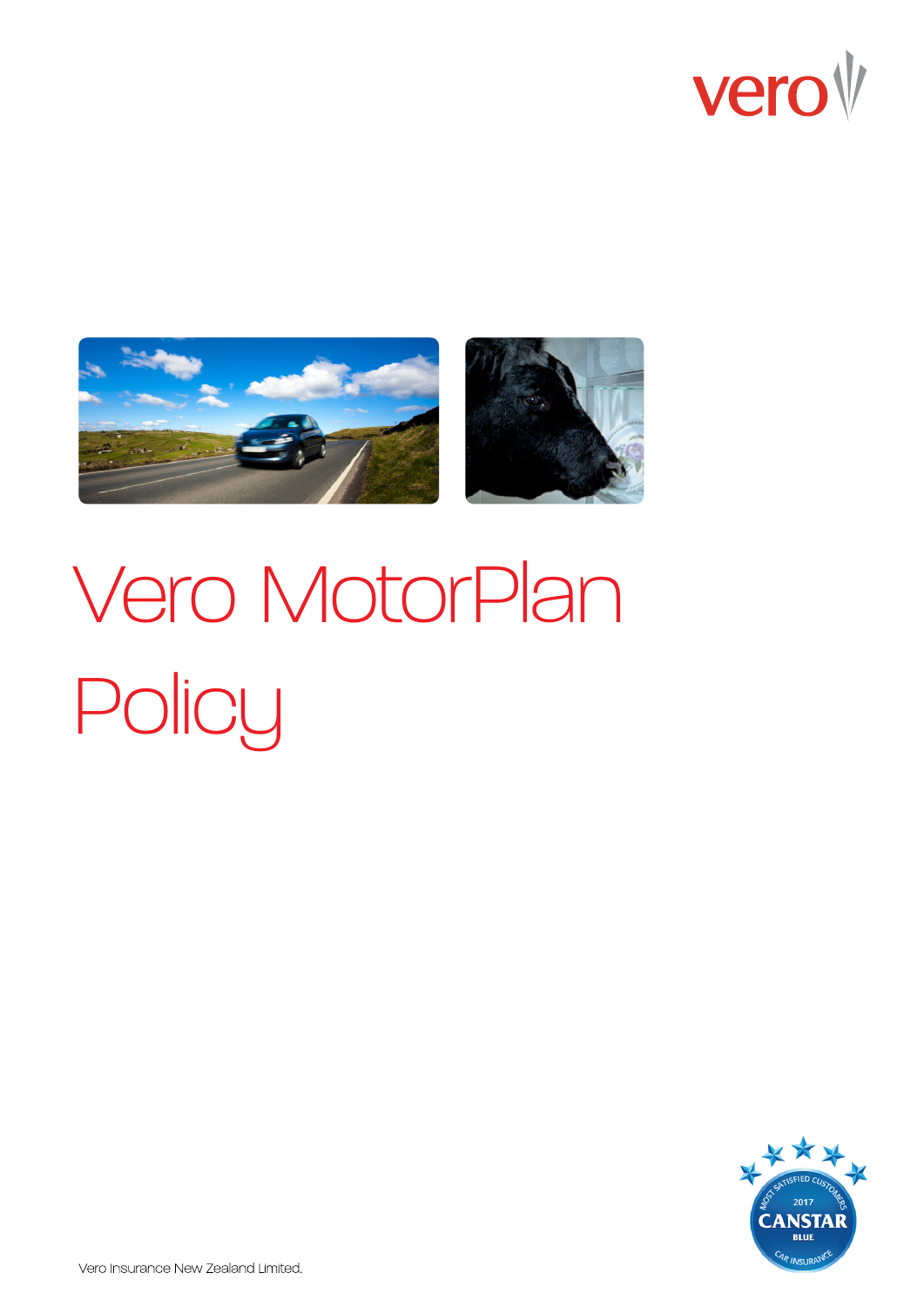# **Welcome to Vero MotorPlan Policy – insurance for your vehicle.**

We would like to make sure you are aware of all your entitlements under this policy, so please read this document carefully. After you have read it, please contact your insurance adviser or Vero office if you would like further information

## **HELP service – emergency assistance**

HELP is a 24 hour, 7 day a week emergency assistance service which Vero offers as part of your insurance policy – at no extra cost.

With just one phone call you can sort out all the hassles that arise if you have an accident or disaster anywhere in New Zealand – even if no insurance claim is involved. Whatever the problem, ring HELP for practical advice, and they will locate the trades people or services you need. The toll free number is 0800 800 786.

Ringing HELP costs *you* nothing. The assistance is free, but you will have to pay if you ask for a tradesperson to call or for other services. Where the services are covered by your policy, you can claim back any bills paid, subject to the policy excess.

#### **How HELP can help you**

#### **Convenience**

Instead of looking through the Yellow Pages for a plumber at 11 o'clock at night, HELP can organise (without prejudice) a call-out.

#### **Responsiveness**

Our systems ensure that someone will actually arrive.

## **How do you qualify for HELP?**

HELP is automatically provided to all Vero home, contents or private motor vehicle policyholders (but not business cars or motorcycles). HELP is also available to members of your immediate family who live with you. No matter which policy you have (of those listed above) you can use any of the HELP services provided.

## **Service available**

HELP provides a 24-hour referral to a comprehensive nationwide network of recommended service organisations and trades people.

So if you have got a problem with plumbing, a leaking roof, broken glass, replacement of locks or electrical faults, our operators can provide rapid assistance.

Advice is also available on our claims procedures,including the appointment of assessors and tips on how to minimise damage.

HELP provides free access to a service that will advise and act on all of these concerns.

HELP also offers to arrange a host of other services for you (while you are in New Zealand) even when no insurance claim is involved:

- 1. emergency call out service for problems like flat batteries or keys locked in your car;
- 2. medical referral service if  $you$  are away and want the name of a recommended local doctor, out of hours;
- 3. replacement of personal effects following loss or theft away from home.

Remember, HELP is always available whether you are at home or miles awau.

HELP – a valuable addition to your policy from Vero.

# **30-Day Money-back guarantee**

If you are not satisfied with the cover provided by this policy you may return the policy within 30 days of receiving it.

If you have made no claims during this period, we will give you a full refund of any premium paid.

# **Privacy Act and the Insurance Claims Register (ICR)**

The ICR is a database of insurance claims to which participant insurers have access. The purpose of the ICR is to prevent insurance fraud. The ICR is operated by Insurance Claims Register Limited (ICR Ltd), PO Box 474, Wellington.

This policy is issued to you on the condition that you authorise us to place details of any claims made against this policy on the database of ICR Ltd, where they will be retained and be available for other insurance companies to inspect. You also authorise us to obtain from ICR Ltd personal information about you that is (in our view) relevant to this policy or any claim made against it. You have certain rights of access to and correction of this information, subject to the provisions of the Privacy Act 1993.

# **Definitions**

Words that are shown in italics are explained in '**Definitions**' at the end of this document.

# **Headings**

Where headings are used in this policy, the headings or references are purely descriptive in nature and are not to be used for interpretative purposes.

# **Introduction**

We will provide the cover set out in this policy during the period of cover shown on the schedule provided you have paid the premium and you remain subject to the policy's terms, limits, exclusions, and conditions. Your insurance contract consists of three parts:

- 1. this pre-printed policu document:
- 2. the personalised schedule with details of the cover which applies to you; and

3. the information in the proposal, application or declaration; whether you have received or provided this information verbally, or have completed, accessed, or received versions of these documents electronically or in printed form.

# **Description of use**

You can either have cover for private or business use, both of which are defined below. Please refer to Exclusion 3 for details of other excluded uses.

1. Where the "description of use" on the *schedule* is shown as private:

- a. your vehicle is covered while it is being used:
	- i. for social, domestic, pleasure and farming purposes; or
	- ii. by religious workers and social welfare or youth organisation persons in the course of their work; or
	- iii. by you in person for business purposes. This means the policy must be in your name.
- b. there is no cover if your vehicle is being used:
	- i. for the carrying, hauling or towing of goods or samples in connection with any trade or business other than farming; or
	- ii. in connection with the motor trade or for business purposes by commission agents, sales or service persons, commercial travellers, insurance representatives, insurance assessors, motor driving instructors, stock, station or real estate agents.
- 2. Where the "description of use" on the schedule is shown as business, your vehicle is covered while it is being used for private or business purposes.

# **What you are insured for**

**We will insure you for accidental loss or damage to your vehicle anywhere in New Zealand during the period of cover with us.**

## **What we will pay – at our option**

The cost to repair or replace *your vehicle* or make a payment up to the market value.

If your vehicle is a caravan, trailer or motorcycle, the maximum amount pauable will be the lesser of the *market value* or the sum insured shown on the schedule.

As the premium is partly based on your vehicle's stated value, you should make sure that it is realistic and takes account of depreciation.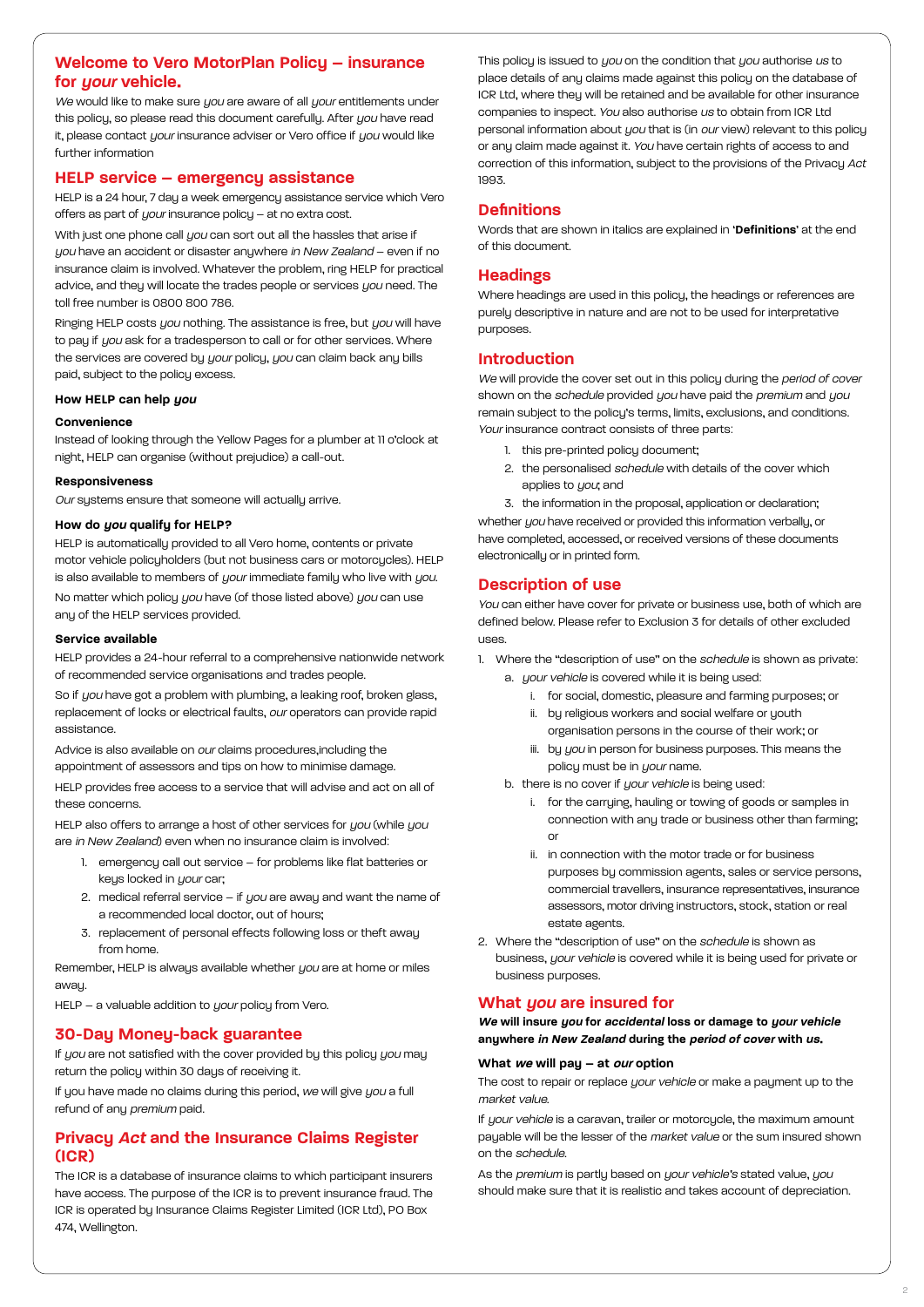#### **Limits on what we will pay Parts**

The most we will pay for any part or *accessory* not available in New Zealand is the lesser of:

- 1. the manufacturer's last known list price in New Zealand;
- 2. the price of the part's closest New Zealand equivalent; or
- 3. the cost of having a new part made in New Zealand.

We will not pay for the cost of freighting parts or *accessories* from overseas or for the replacement of any part that has not been damaged.

## **Accessories**

We will not pay more than \$1,000 in total for loss or damage to accessories unless such equipment is the manufacturer's standard fitting for the vehicle model, unless a higher amount is shown on the schedule.

## **Paint**

We will only pay for the repainting of those areas that have been damaged. We will not pay additional costs due to the inability to match new paint to existing paint.

## **Repairs**

If we elect to repair your vehicle, you may use the repairer of your choice. If you choose one of our "Guaranteed Repairers" we will pay the cost of repairs and guarantee the work while you own the vehicle, otherwise we will not pay more than our assessor's estimate of the cost of repairs.

If the repair makes a major improvement to the precondition or value of the vehicle then you may be required to make a contribution towards the cost of repairs.

# **Third Party Cover**

When noted on the *schedule* in respect of a particular vehicle that "third party cover applies", cover on your vehicle is limited to loss or damage as a result of an accident caused by an uninsured other party. Cover will only apply if we are satisfied that:

- 1. the driver of your vehicle was completely free of blame; and
- 2. the identity of the other party who caused the damage is established; and
- 3. the other party did not have valid insurance.

The maximum amount payable for any claim will be the market value of your vehicle or \$3,000 whichever is less, unless your vehicle is a motorcycle where the maximum amount payable will be \$1,000.

#### **Third Party Fire and Theft Cover**

When noted on the schedule in respect of a particular vehicle that "third party fire and theft cover applies", cover on *your vehicle* is limited to loss or damage to your vehicle:

- 1. by fire, theft or illegal conversion; or
- 2. as a result of an *accident* caused by an uninsured third party. Cover will only apply if we are satisfied that:
	- a. the driver of your vehicle was completely free of blame; and b. the identity of the other party who caused the damage is
	- established; and
	- c. the other party did not have valid insurance.

The maximum amount payable for any claim will be the market value of your vehicle or \$3,000 whichever is less, unless your vehicle is a motorcycle where the maximum amount payable will be \$1,000.

# **Additional benefits**

## **We will also pay for**

## **1. Legal Liability**

**If you have home, contents, motor, or boat insurance with us, you can only claim any of the benefits below under one policy.**

# **A. Liability for Damages**

We will cover you for your legal liability to pay damages for accidental bodily injury or damage to someone else's property during the period of cover arising from an accident in New Zealand involving your vehicle.

# **B. Liability for Reparation**

We will cover you for your legal liability to pay reparation for accidental bodily injury or damage to someone else's property during the period of cover arising from an accident in New Zealand involving your vehicle, provided that:

- a. you tell us immediately if you or any other person entitled to cover under the policy is charged with any offence in connection with the use of the vehicle which resulted in bodily injury to another person or damage to someone else's property; and
- b. you obtain our written approval before any offer of reparation is made.

## **C. Forest and Rural Fires Act**

We will cover you for your legal liability under the Forest and Rural Fires Act 1977 (F&RF Act), or any amendments or replacing Act to pay:

- a. costs incurred and apportioned by the Fire Authority;
- b. costs claimed by any other party in order to protect their property from fire;

arising from an accident involving your vehicle in New Zealand during the period of cover.

But we will not pay for any:

- i. levies for expenditure under sections 44, 45, 46 & 46A of the F&RF Act;
- ii. fines or penalties;
- iii. gross negligence or deliberate damage caused by you;
- iv. fire intentionally lit by you that does not comply with the F&RF Act and its amendments or any other statutory or local body requirement governing the lighting of fires.

# **D. Extended Liability**

Provided all the requirements for cover are met, we will extend the 'Liability for Damages', 'Liability for Reparation' and 'Forest and Rural Fires Act' benefits:

- a. to any person who is driving your vehicle with your consent and who is not otherwise excluded from the policy cover;
- b. for accidents caused by any other motor car being driven by you in person, provided it does not belong to you and is not hired to you under a hire purchase or lease arrangement. No cover is provided for damage to the car being driven. This extension does not apply where your vehicle is a motorcycle, trailer or caravan;
- c. to your employer while your vehicle is being driven with your permission on your employer's business; and
- d. for accidents caused by any trailer or caravan while attached to uour vehicle.

## **E. No excess where your vehicle is comprehensively insured**

No excess will apply for your claim under benefits A, B, C or D where your vehicle is comprehensively insured and you are not claiming for damage to your vehicle arising from the same event.

## **But we will not pay for legal liability under any of these benefits:**

- i. for damage to property (including motor vehicles) in your or the driver's custody or control. However damage to a disabled vehicle being towed (other than for reward) is covered. Damage to the property of passengers is also covered;
- ii. if you or any person or organisation that may have cover under this policy are entitled to indemnity under any other policy, or fails to comply with the terms and conditions of this policy;
- iii. for any exemplary or punitive damages;
- iv. where any exclusion in the section "Exclusions (what you are not insured for)" applies.

## **Limits on what we will pay under Legal Liability:**

In respect of any one event, we will pay:

- i. for damage to someone else's property, up to \$20,000,000;
- ii. for bodily injury, up to \$1,000,000; and
- iii. for liability under the F&RF Act, up to \$1,000,000.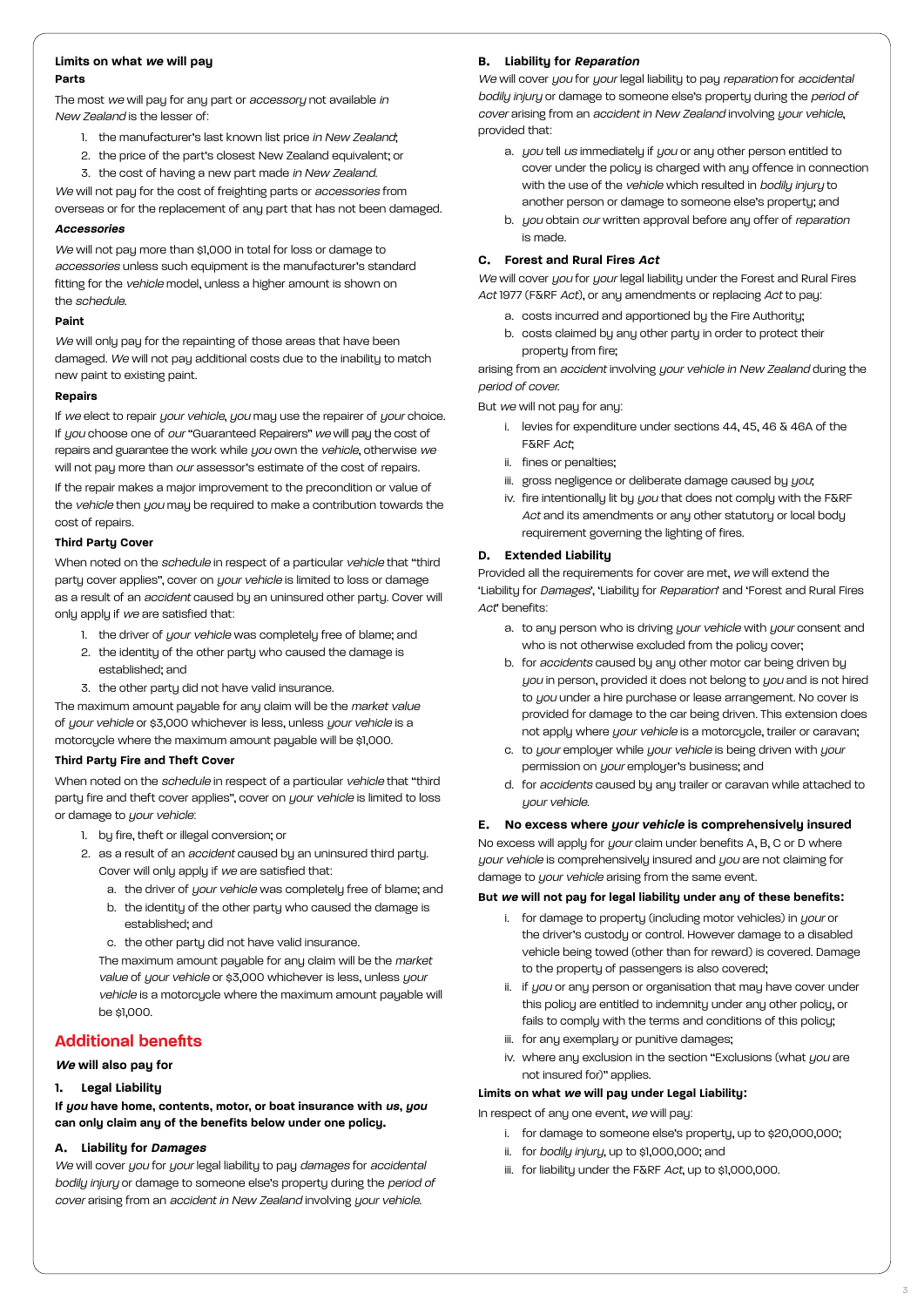In addition, where your legal liability is to pay damages, or costs under the F&RF Act, we will pay your legal defence costs and expenses incurred with our prior written consent. However we will not pay your legal defence costs and expenses in relation to an offence or where your legal liability is to pay reparation.

**Our liability to you under all legal liability benefits (Liability for Damages, Liability for Reparation and Forest and Rural Fires Act), will be limited to the applicable sub-limits, and will never exceed \$20,000,000 in total, plus legal defence costs and expenses where applicable, during any period of cover.**

## **2. Vehicle Change**

If you replace a vehicle, or buy an additional vehicle for your sole use then we will insure the replacement or additional vehicle for its market value but otherwise on the same terms that apply to the vehicle shown on the schedule, but only if:

- a. you tell us within 30 days after buying the replacement or additional vehicle and provide full details; and
- b. you pay any extra premium which we may require; and
- c. the vehicle purchased is valued at no more than \$75,000.

## **3. Vehicle Servicing and Emergency**

If there are any driver restrictions on this policy we will not apply them when *your vehicle* is being driven:

- a. by a member of the motor trade who is professionally engaged in the overhaul, upkeep or repair of the vehicle; or
- b. to a medical facility in the event of a medical emergency.

## **4. Goods and Services Tax – GST**

Provided the GST is recoverable by us, the sum insured under this policy is exclusive of GST. This means that we will pay up to a maximum of the sum insured plus GST to a maximum of the current rate of GST applied to that sum insured.

All limits, amounts or excesses shown are GST inclusive.

## **The following additional benefits apply only where your vehicle is insured comprehensively:**

## **5. Vehicle Parts and Accessories**

If you have motor vehicle accessories or spare parts that are not fitted to the vehicle and they are stored at your home, we will pay up to \$1,000 for any one event after deducting the standard excess, for loss or damage by fire and theft.

If you have motor and contents insurance with us, you can only claim this benefit under one policy.

#### **6. Cleaning – Valet Costs**

Where your vehicle is broken into and damage occurs to the inside of the vehicle, and you have not made a claim under any other part of this policy, we will cover the cost of cleaning and valeting your vehicle to a maximum cost of \$250 without applying an excess and without reducing uour no claim discount.

#### **7. Keys and Locks**

Where any key giving access to your vehicle is stolen or believed on reasonable grounds to have been duplicated without proper authority, this policy extends to include the costs reasonably incurred in altering or replacing locks or replacing the keys. Any payment will be limited to \$1,000 for any one event.

## **8. Trailers**

We will cover any trailer owned, hired or leased by you but excluding:

- a. caravans or boat, horse or camper trailers;
- b. the contents of any trailer;
- c. trailers which are insured by another policy; or
- d. trailers which cannot be drawn by your vehicle.

We will pay up to \$1,000 for any one event. An excess of \$100 applies to each and every claim.

## **9. Emergency Costs**

If you have an accident for which there is a valid claim under this policy, we will pay the reasonable costs of:

a. having your vehicle removed to the nearest repairer or place of safetu:

- b. essential repairs so you can get your vehicle to your destination or a repairer;
- c. returning your vehicle to your home following its repair, or if it was stolen, following its recovery.

We will also pay the reasonable costs of accommodating and transporting you and your passengers to your home if your vehicle cannot be driven, to a maximum of \$500.

#### **10. New Car Option**

If the cost of repairing your vehicle is greater than 60% of its market value, or it is stolen and not recovered, and it is less than one year old and it has travelled less than 15,000 kilometres, we will, at your option, replace it with a new vehicle of the same make, model and specification if it is available in New Zealand.

## **11. Premium Credit**

Where your vehicle is treated as a total loss and we insure your replacement vehicle, we will credit the unused premium towards insurance on the replacement. This is provided that:

- a. the person in control of your vehicle was completely free of blame; and
- b. the identity of the other party who caused the damage is established.

## **12. Personal Injury**

If you, your spouse or any other family members suffer bodily injury by violent accidental external and visible means in direct connection with your vehicle, while restrained (as and when legally required):

- a. We will pay the following amounts (up to a maximum of \$5,000 per person and \$15,000 any one event) arising out of any event, provided such injury is the sole cause of any of the following within three calendar months of injury:
	- i. death \$5,000;
	- ii. total and irrecoverable loss of the sight of an eye \$2,500;
	- iii. total and irrecoverable loss of the sight of both eyes \$5,000;
	- iv. total and permanent loss of the use of one hand or one foot \$2,500, and
	- v. total and permanent loss of the use of both hands or both feet or of one hand together with one foot \$5,000; and
- b. We will pay medical expenses incurred in connection with such injury up to the sum of \$200 per person per event.

## But we will not pay:

- i. where death or bodily injury was caused by suicide or attempted suicide;
- ii. if the insureds named on the schedule are not individuals;
- iii. under more than one motor vehicle insurance policy held with  $US$ ; Or
- iv. where your vehicle is a motorcycle, caravan or trailer or where cover is third party only or third party fire and theft.

#### **13. Windscreen**

Claims for breakage of windscreens, sun-roofs, windows, headlights and headlight protectors or tail lights sustained without other damage to your vehicle will be free of excess and will not affect your no claim discount.

## **Caravan Benefits**

**The following additional benefits apply only where your vehicle is a caravan:**

#### **14. New Caravan Option**

If the cost of repairing your caravan is greater than 60% of its market value and it is less than three years old, we will at your option, replace it with a new caravan of the same make, model and specification if it is available in New Zealand.

## **15. Personal Effects, Clothing and Domestic Utensils**

We will also pay for *accidental* loss or damage to personal effects, clothing and domestic utensils in the caravan, that belong to you or a member of your family that live with you. The maximum amount payable will be \$1,000.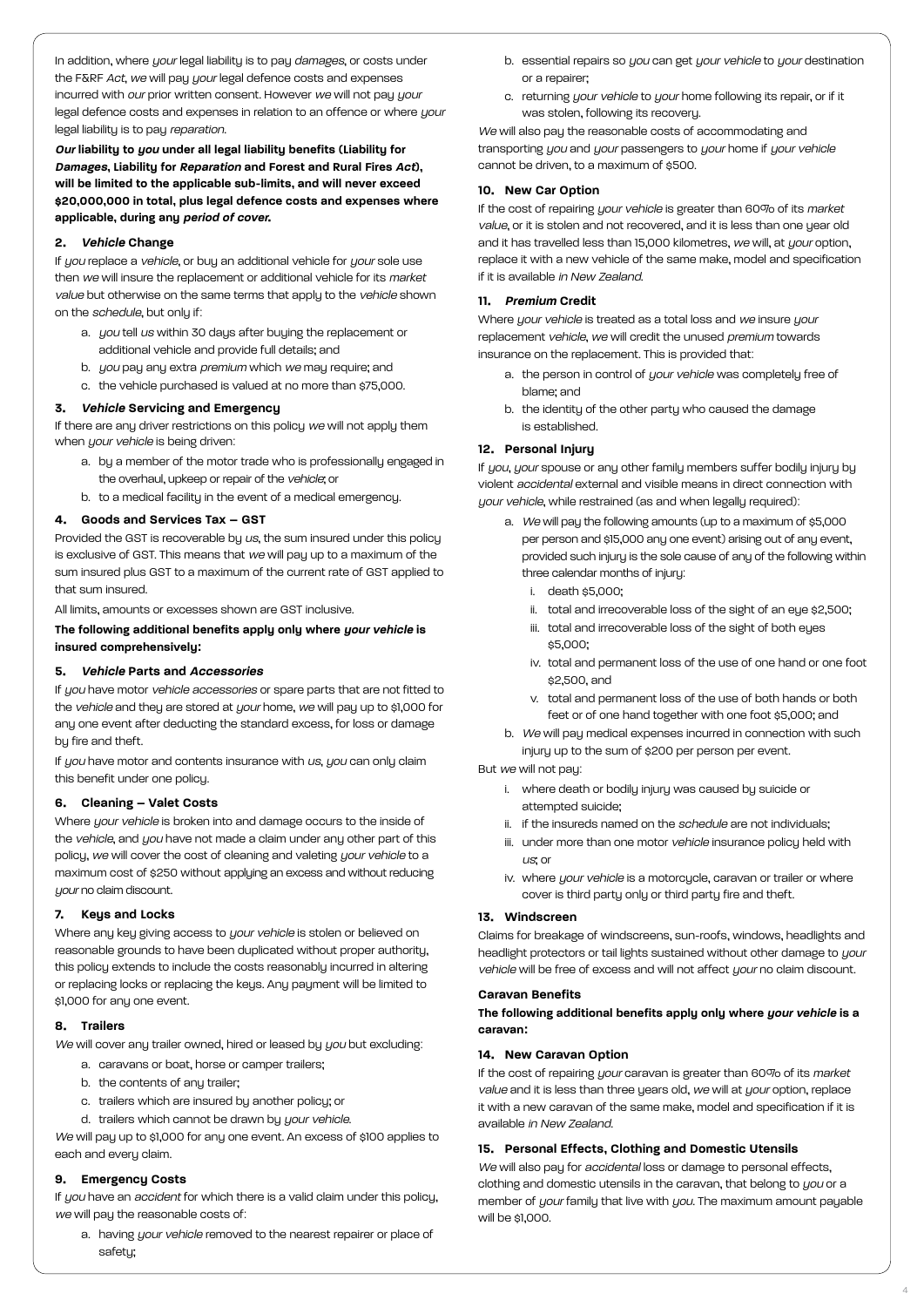# **Exclusions (what you are not insured for)**

## **1. Any excess**

You must contribute the amount(s) shown on the schedule under the heading "Excesses" as the first amount of any claim. There are various excesses that may show on the schedule. These are:

#### **Standard excess**

This excess applies to each and every claim.

## **Imposed excess**

Any vehicle noted on the schedule under "Imposed Excess" is subject to the additional excess shown on the schedule.

## **International excess**

Any drivers of your vehicle who do not hold a New Zealand licence but do hold an International licence at the time of the accident are subject to the additional excess shown on the *schedule*.

#### **Unnamed Driver excess**

Where you have received a premium discount for restricting drivers to those named on the schedule any unnamed drivers of your vehicle are subject to the additional excess shown on the schedule.

#### **Voluntary excess**

Where you have received a premium discount for voluntarily increasing your standard excess, the voluntary excess shown on the schedule replaces the standard excess.

#### **New Driver excess**

Any drivers of your vehicle over the age of 25 who have not held a New Zealand drivers licence for more than 12 months at the time of the accident are subject to the additional excess shown on the schedule.

#### **Underage excess**

Any drivers of your vehicle who are under the age of 25 at the time of the accident, are subject to the additional excess shown on the schedule.

#### **Special excess**

Any drivers of your vehicle who are noted on the schedule under "Special Excess" are subject to the additional excess shown on the schedule.

#### All excesses are cumulative.

Where a single event causes loss or damage to property or items insured by you with us under more than one insurance policy, only one policy excess shall apply. The amount of the excess shall be the highest excess that we could apply under any of the policies affected.

Where you suffer a total loss and you have been paying your premium to us by instalment the standard excess shown on the schedule will be increased to include:

- i. the difference between the amount  $you$  have paid and the amount of premium you would have paid if you had instead elected to pay your premium annually; and
- ii. the total value of the instalment fees for all of the premium instalments.

Your excess for a motor vehicle claim will be refunded if we are satisfied that the driver of your vehicle was completely free of blame and the person at fault is identified. However this will not include the increased portion of the standard excess in the case of total losses where the premium has been paid by instalment as referred to above.

#### **2. We will not pay for:**

- a. loss of use or consequential loss, depreciation, wear and tear, corrosion, existing defects or damage;
- b. breakdown, failure or breakage of:
	- i. any component or *accessory*: or
	- ii. the engine, transmission, mechanical, electrical or electronic systems, or
	- iii. any loss which their failure may cause to the rest of these systems;
- c. loss or damage to your vehicle (including damage to the engine or fuel system in your vehicle) caused by the incorrect type of fuel being used;
- d. damage to tyres by application of brakes or by punctures, cuts or bursts, or bursting unless the vehicle suffers other loss or damage in an accident, or the damage is deliberate and is caused by a person not insured by this policy;
- e. damage to any caravan which has been unoccupied or unattended for more than 30 days unless it is in a supervised caravan park;
- f. any amounts which are recovered (including by the victim of an offence) under the provisions of the Accident Compensation Act 2001, or which would be recovered but for:
	- i. a failure by the victim to correctly notify a claim to the Accident Compensation Corporation within the time required under the Act, or to claim any amount he or she would be entitled to under the Act for any other reason whatsoever; or
	- ii. the Accident Compensation Corporation's decision to decline a claim or limit its liability in whole or in part and for anu reason whatsoever.

However, nothing in this exclusion affects any rights to payment under benefit 12 - Personal Injury.

- g. any loss, damage, cost or liability arising from:
	- i. any criminal activity carried out at, or involving, any property insured under this policy unless you establish that you did not have reason to suspect that criminal activity was taking place;
	- ii. any deliberate, intentional, knowing, wilful or reckless act or omission, whether criminal or otherwise, committed by you or any other person entitled to cover under this policy.

## **3. Losses when your vehicle is being:**

a. used other than in accordance with the description of use;

- b. used for hire or carrying of fare paying passengers;
- c. used anywhere for (or being tested in preparation for) racing of any kind, pace-making, trials, tests, demonstrations, race track driver training, or race track vehicle handling lessons (or similar events) whether organised or not;
- d. driven on a racetrack whether sealed or not and whether in the presence of other vehicles or not.
- **4. Losses when your vehicle is being used or driven by any person who:**
	- a. does not have a licence which is in full force and effect to drive your vehicle at the time and place of the accident; or
	- b. is not complying with the conditions of his/her licence; or
	- c. is excluded from the policy cover.
- **5. Losses when your vehicle is being used or driven by any person who:**
	- a. at the time of the *accident* giving rise to a claim under this policy is under the influence of intoxicating liquor or a drug or who has a proportion of alcohol in their blood or breath higher than that allowed under New Zealand road traffic law.

If your vehicle is being used or driven by a person who at the time of the *accident* giving rise to a claim under this policy is under the influence of intoxicating liquor, cover will still apply if you can establish that the proportion of alcohol in the breath of the person is lower than that allowed under New Zealand road traffic law. It will be assumed that the proportion of alcohol in the blood or breath at the time of the accident was no less than the proportion of alcohol in any subsequent blood sample or breath test carried out following the accident.

- b. following an *accident* giving rise to a claim under this policy refuses to undergo a breath test or provide a blood sample having been lawfully requested to do so or fails to stop or leaves the scene of the *accident* when it is an offence to do so.
- **6. Losses that arise from your vehicle being in an unsafe or damaged condition:**

unless you can prove that such condition did not cause or contribute to the loss or damage. Cover will still apply if you can prove that you and the driver were unaware of such condition and had taken all reasonable steps to maintain *your vehicle* in a safe condition.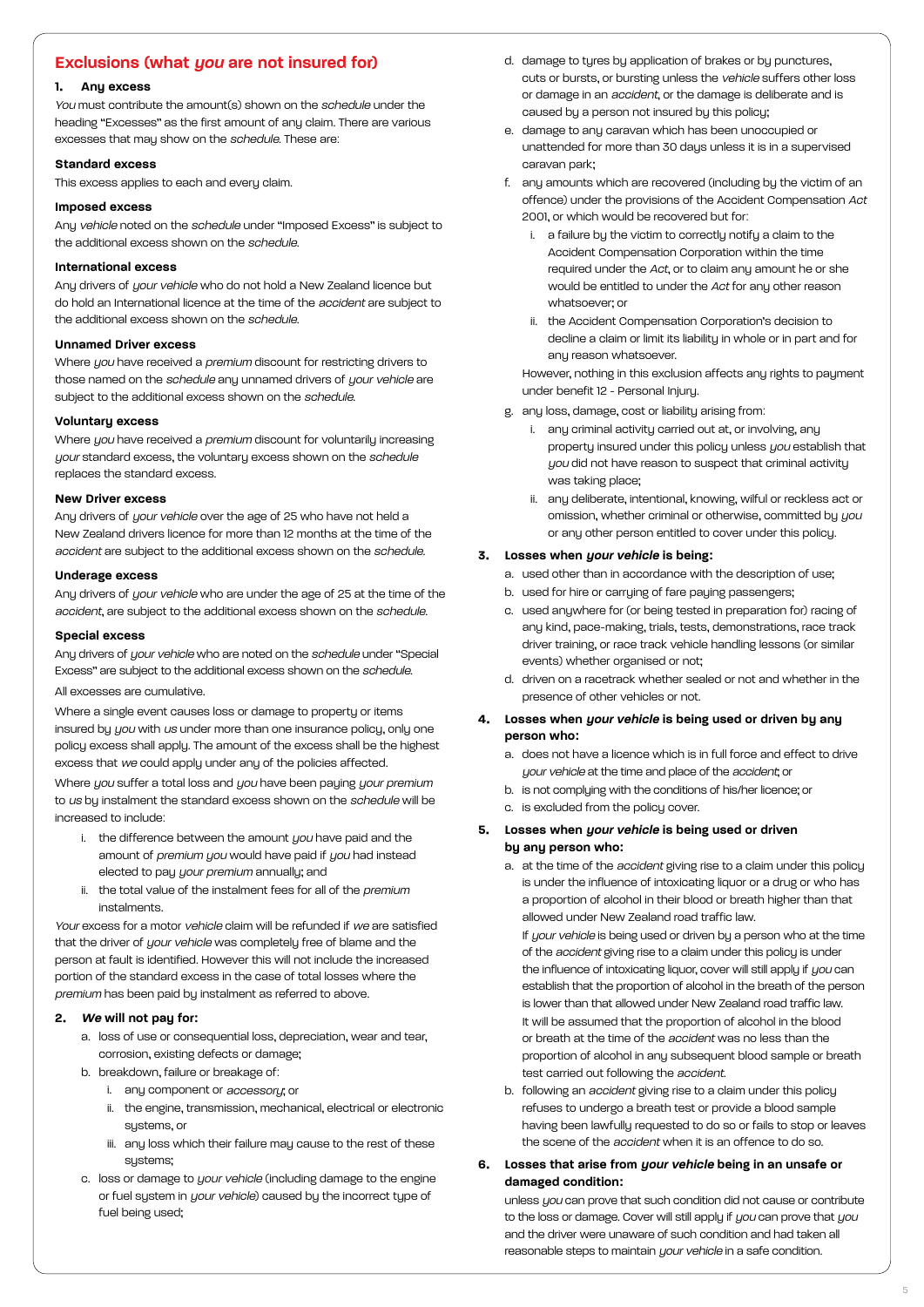- **7. Loss, destruction, damage, or liability directly or indirectly caused by, arising from, is consequent upon, or arising in connection with:**
	- a. confiscation, destruction, acquisition, designation, or decision by government or local authorities;
	- b. war, invasion, act of foreign enemy, hostilities or warlike operations (whether war be declared or not), civil war, mutiny, civil commotion assuming proportions of or amounting to a popular uprising, military uprising, rebellion, revolution, insurrection, military or usurped power;
	- c. nuclear weapons, ionising radiations, or contamination by radioactivity from nuclear fuel or the combustion of waste from nuclear fuel;
	- d. any act of terrorism including loss, destruction, damage, or liability directly or indirectly caused by, arising from, is consequent upon, or arising in connection with biological, chemical, radioactive, or nuclear:
		- pollution.
		- contamination, or
		- explosion.

An act of terrorism means an act, including but not limited to the use of force or violence, or the threat thereof, which from its nature and context is done for, or in connection with, political, religious, ideological, ethnic, or similar purposes, including the intention to influence any government and/or to put the public or any member of the public in fear.

# **Policy conditions**

These conditions give you information about your and our obligations arising from this policy.

## **1. Assignment**

You must not assign or attempt to assign this policy or your interest in this policy to any other party. You must not assign or attempt to assign your rights to any claim proceeds under this policy to any other party without *our* prior written consent.

#### **2. Breach of Policy Terms and Conditions**

No claim shall be payable where any person entitled to indemnity under this policy breaches any of the policy terms and conditions. However, nothing in this policy affects our right to avoid the policy for non-disclosure.

#### **3. Cancellation**

We may cancel this policy at any time by sending a letter, facsimile, or e-mail to this effect to you at your last known postal address, facsimile number, or e-mail address, or to your insurance adviser. The cancellation will take effect at 4.00 pm on the 7th day after the communication has been sent. We will refund the unused part of your paid premium.

You may cancel this policy by giving written notice to us. We will refund the unused part of your paid premium provided that you have not made a claim.

#### **4. Care of Motor Vehicle**

You must take all reasonable steps to prevent loss or damage and maintain your vehicle in good repair. We shall always have the right to examine *your vehicle* 

#### **5. Claims**

- a. On the happening of any event that may give rise to a claim under this policy you must:
	- i. immediately notify us of such event;
	- ii. take all reasonable steps to minimise the extent of loss or damage;
	- iii. immediately send us any communications which you receive in relation to an event which may give rise to a claim;
	- iv. obtain our consent before proceeding with repairs;
	- v. make your vehicle available for inspection by us;
	- vi. provide all proofs, information and other evidence, and otherwise give all possible assistance that we may require; and
	- vii. in the case of loss by theft, burglary or vandalism advise the Police immediately.
- b. You shall not without our written consent incur any expense or

negotiate, pay, settle, admit, repudiate or make any agreement in relation to any claim.

- c. We shall be entitled at our expense and in your name to take any proceedings necessary to obtain relief from any other party and to take over and conduct the defence and settlement of any claim against you for damages or under the Forest and Rural Fires Act 1977. You must provide all reasonable assistance and co-operation.
- d. If we pay the market value then the cover is finished and no premium is refundable. We may keep whatever is left or recovered of the vehicle.

#### **6. Correctness of Statements and Fraud**

The proposal, application, or declaration form is the basis of this contract. All statements made or information given by you or on your behalf:

- in any proposal, application, or declaration (whether you have provided these statements or information verbally, or have completed, accessed, or received versions of these documents electronically or in printed form, or provided information to us by telephone);
- in support of this policy; or
- in support of any claim;

must be complete and correct in all respects.

If any claim under this policy is supported by any incorrect information or statement or is in any respect fraudulent, then your claim is not payable and this entire policy automatically terminates from the date that the incorrect information was supplied to us, or the statement or fraudulent claim was made to us. We may also cancel any other policy you have with us.

#### **7. Duty of Disclosure/Change of Circumstances**

You must tell us everything that may be relevant to our decision to issue, renew or alter the policy and you must tell us of any changes to any circumstances relevant to this policy as soon as you know about them.

#### **8. Instalment Premiums**

Where we have agreed to accept payment of premium by instalments all benefits under this policy will be forfeited from the date the first unpaid instalment was due, and your policy will be automatically cancelled if any premium instalment/s remains unpaid for 28 days.

To ensure that you have an opportunity to maintain cover in the event that an instalment *premium* has not been made to us, we will attempt again to collect the outstanding premium instalment from your nominated bank account.

Where any instalment is overdue, but the policy has not been cancelled, all benefits under this policy will be suspended from the date the first unpaid instalment was due.

## **9. Joint Insureds**

Where this policy is issued in joint names, then this policy is a joint policy. This means that if one of you does or fails to do anything so that there is no cover, there will be no cover for any of you not just the person responsible.

#### **10. Jurisdiction**

This policy is governed by New Zealand law and the New Zealand courts have exclusive jurisdiction over any legal proceedings about it.

#### **11. Modifications**

You must tell us of any modifications which have been made to the manufacturers standard specifications for your vehicle.

#### **12. Other Insurance**

This policy does not cover loss or liability where cover is already provided by other insurance. We will not contribute towards any claim under any other policy.

#### **13. Other Interests**

If your vehicle is mortgaged or secured by any other financial agreement, we may make payment for any loss direct to the interested party. This will meet our obligations under this policy.

#### **14. Reparation**

If any person is ordered to pay reparation to anyone we insure under this policy for loss to any property that we have or will pay a claim under this policy for, then you must tell us. Any payments received must first reimburse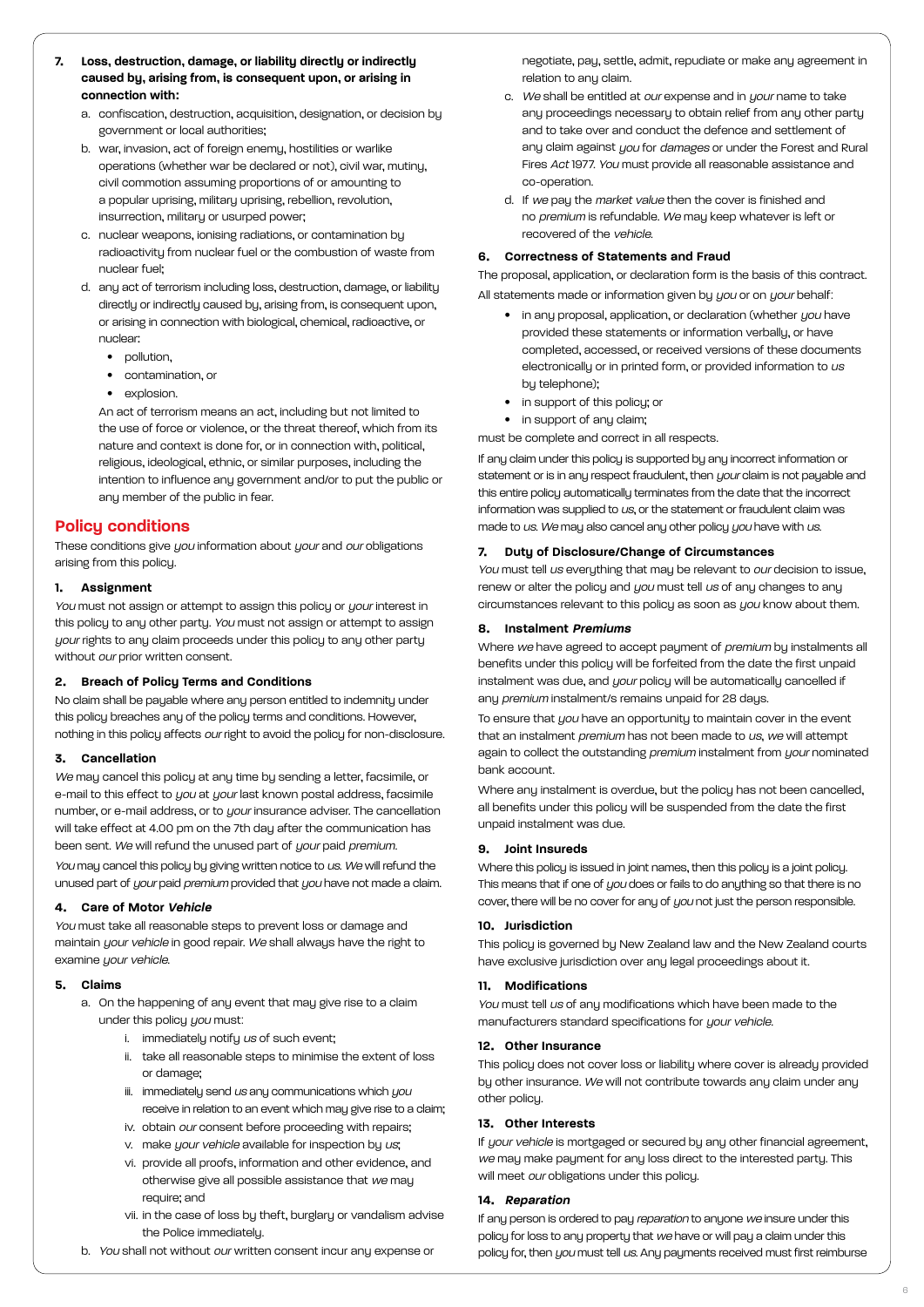#### our claims payment up to the amount of any reparation received.

## **Variations to the cover**

This policy sets out the standard cover for your vehicle.

The cover may be varied by one or more of the following clauses being applied. The schedule will indicate which clauses if any apply and will note any other variations to the cover.

## **Sum Insured Limit**

When this clause is noted on the schedule against a particular vehicle, the maximum amount payable will be the lesser of market value or the sum insured shown on the schedule.

## **Named Driver Warranty**

When this clause is noted on the schedule against a particular vehicle, the amount shown as the unnamed driver excess on the schedule will apply as an excess if your vehicle is being driven by any person other than those listed on the schedule.

#### **Excluded Driver Warranty**

When this clause is noted on the schedule against a particular vehicle, no cover will apply while the vehicle is being driven by those excluded drivers.

#### **Compulsory Named Driver Warranty**

When this clause is noted on the schedule against a particular vehicle, no cover will apply while the vehicle is being driven by any person other than those listed on the schedule.

#### **Excluding Under 25 Year Old Drivers**

When this clause is noted on the *schedule* against a particular vehicle. no cover will apply while the vehicle is being used or driven by any person aged under 25.

# **Definitions**

Definitions explain words frequently used in the policy. Defined words are shown in italics.

#### **Accessory** and **Accessories** mean:

- fitted entertainment, communications and navigation sustems:
- child restraints/seats:
- tools and breakdown equipment permanently kept in your vehicle, purchased by you to repair your vehicle;
- car seat covers;
- first aid kit, torch, fire extinguisher, maps;
- other equipment (not otherwise defined) permanently fitted to the vehicle.

**Accident** and **Accidental** mean a sudden and unforeseen event that is not intended or expected by you.

**Act** means any Act of the New Zealand Parliament in force at the commencement of the period of cover, or which comes into force during the period of cover, and any substitution of, amendment to, replacement of, or any statutory regulation made under such an Act.

**Bodily injury** means bodily injury (including death), illness, disability, disease, shock, fright, mental anguish or mental injury to another person.

**Damages** means amounts payable in accordance with judgement against you and/or settlements negotiated by us, including the other party's costs and interest on any judgement where applicable. Damages do not include punitive or exemplary damages, fines, penalties, reparation, or any other form of criminal sanction, non-pecuniary relief, taxes, or any payment deemed to be unlawful to insure against.

**In New Zealand** means in New Zealand or in transit within New Zealand.

**Market value** means the reasonable value of the vehicle immediately prior to the loss or damage.

**Period of cover** means the "period" or "period of insurance" specified on the schedule.

**Premium** is the consideration for this contract. This may mean the first premium or any subsequent premium and includes any government levies and taxes.

**Reparation** means an amount ordered by a New Zealand court under section 32 of the Sentencing Act 2002 (or any replacement Act) and any subsequent amendments to be paid to the victim of an offence. Reparation does not include:

- a. reparation arising from prosecution of an offence under the Health and Safety at Work Act 2015 (or any replacement Act) and any subsequent amendments; or
- b. *damages*, court costs, fines, penalties, any other form of criminal sanction, non-pecuniary relief, taxes, any payment deemed to be unlawful to insure against; or

c. *your* legal defence costs or expenses in relation to an offence. **Schedule** is the latest current policy schedule, expiry notice, renewal notice, or endorsement issued to you or your insurance adviser by us. **Vehicle** means any vehicle described on the schedule including equipment supplied and fitted by the manufacturer, and tools supplied by the manufacturer that would normally remain within the vehicle, and accessories. For the purposes of the Exclusions, vehicle also means any other vehicle covered by this policy.

**We, us** or **our** means Vero Insurance New Zealand Limited.

**You** or **your** means the insured person or persons named on the schedule, and their partner. Partner means a marriage partner, or de facto partner as defined in the Propertu (Relationships) Act 1976 or civil union partner as defined by the Civil Union Act 2004.